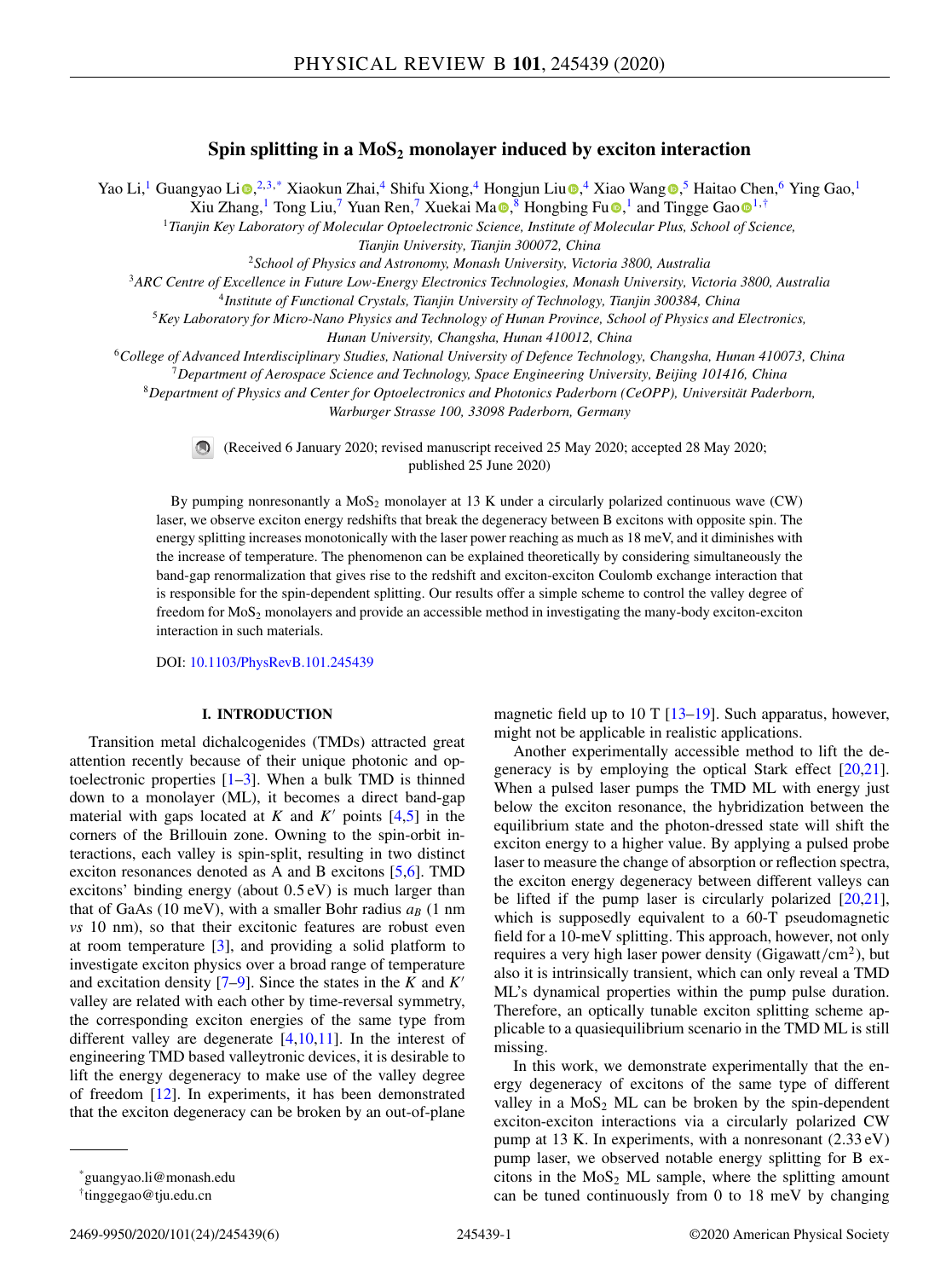<span id="page-1-0"></span>

FIG. 1. Optical characterization of the sample. (a) The optical image and the AFM mapping of the  $MoS<sub>2</sub> ML$ , where the inset shows the thickness of the sample is about 0.7 nm. (b) PL spectrum of the  $MoS<sub>2</sub> ML excited by a 532-nm laser at room temperature. (c) Raman$ spectrum of the sample at room temperature.

the pumping power. Meanwhile, the splitting of A excitons and trions are very small because they have a smaller valley polarization. Theoretically, the splitting results from the disagreement of exciton-exciton interaction between different valleys, which raises the exciton energies differently [\[22\]](#page-4-0), on top of an overall band gap renormalization given by free carriers [\[23,24\]](#page-4-0). Our results offer a different way to control the valley degree of freedom, and could be directly applicable to TMD ML exciton-polariton systems [\[25,26\]](#page-4-0).

## **II. EXPERIMENTAL DETAILS**

A piece of  $MoS<sub>2</sub> ML$  is grown at 760 K by the chemical vapor deposition (CVD) on a  $SiO<sub>2</sub>/Si$  substrate. To protect the ML, a hexagonal boron nitride (hBN) layer with thickness of around 10 nm is transferred on top of the sample, as shown in the atomic force microscopy (AFM) characterization in Fig.  $1(a)$ . We measured the optical spectrum of the MoS<sub>2</sub> ML by a home-built confocal photoluminescence setup, see Supplemental Material (SM) for details [\[27\]](#page-4-0), and obtained smooth photoluminescence spectra originated from the recombination of A excitons (1.865 eV) and B excitons (2.024 eV), as shown in Fig. 1(b). The 0.159 eV energy difference between A and B excitons agrees with previous measurements [\[28,29\]](#page-4-0). Figure 1(c) shows the Raman spectrum measured at room temperature by a commercial Raman microscope (WITec alfa 300), and the peak at 384.67 cm<sup>-1</sup> confirms the good quality of the  $MoS_2$  ML  $[30]$ .

To study exciton-exciton interactions, the sample is cooled down to 13 K by a cryogen free cryostat (Janis). We use a 532-nm laser (Spectra Physics) as the excitation source. The laser can be adjusted from linear to circular (left- or right-handed) polarization by using a quarter wave plate. The laser is focused on the sample through an objective with a spot of around 2  $\mu$ m, and the emitted photons are collected by the same objective. A quarter wave plate, half wave plate, and a linear polarizer are combined to resolve the polarization of the emitted photoluminescence from the sample. The polarization of photons is calculated by  $P = (I^+ - I^-)/(I^+ + I^-)$ , where



FIG. 2. The spectrum of the  $MoS<sub>2</sub>$  monolayer as a function of the pumping power. (a),(c),(e) Optical spectrum of the sample pumped by a linearly polarized, right-handed circularly polarized, and left-handed circularly polarized laser, respectively, with density of  $0.016 \text{ MW/cm}^2$  and  $0.192 \text{ MW/cm}^2$ . The experimental data is shown by circles, the fitting cures are shown using lines.  $(b),(d),(f)$ PL peaks (fitted B exciton energy) against the pumping power density (bottom axis), with polarization matching the corresponding spectra on the left columns. Red (blue) dots correspond to B excitons at the  $K$  and  $K'$  valley, respectively. Solid curves are the theoretical plots against  $n_c$  (top axis) according to Eq.  $(4)$ . Theory parameters can be found in Ref. [\[39\]](#page-4-0).

*I*<sup>+</sup> and *I*<sup>−</sup> denote the counts of the right- and left-handed circularly polarization components, respectively.

At 13 K, the energies of A and B excitons are blueshifted to 1.948 eV and 2.099 eV, respectively, and the trion peak appears at  $1.911 \text{ eV}$  [\[31\]](#page-4-0) under the pump power density of  $0.016 \text{MW/cm}^2$ , see Fig.  $2(a)$ . During the experiment, a mechanical chopper with a duty circle of 5% is used to reduce possible heating effect by the laser. When the pump power is continuously increased, the spectrum peaks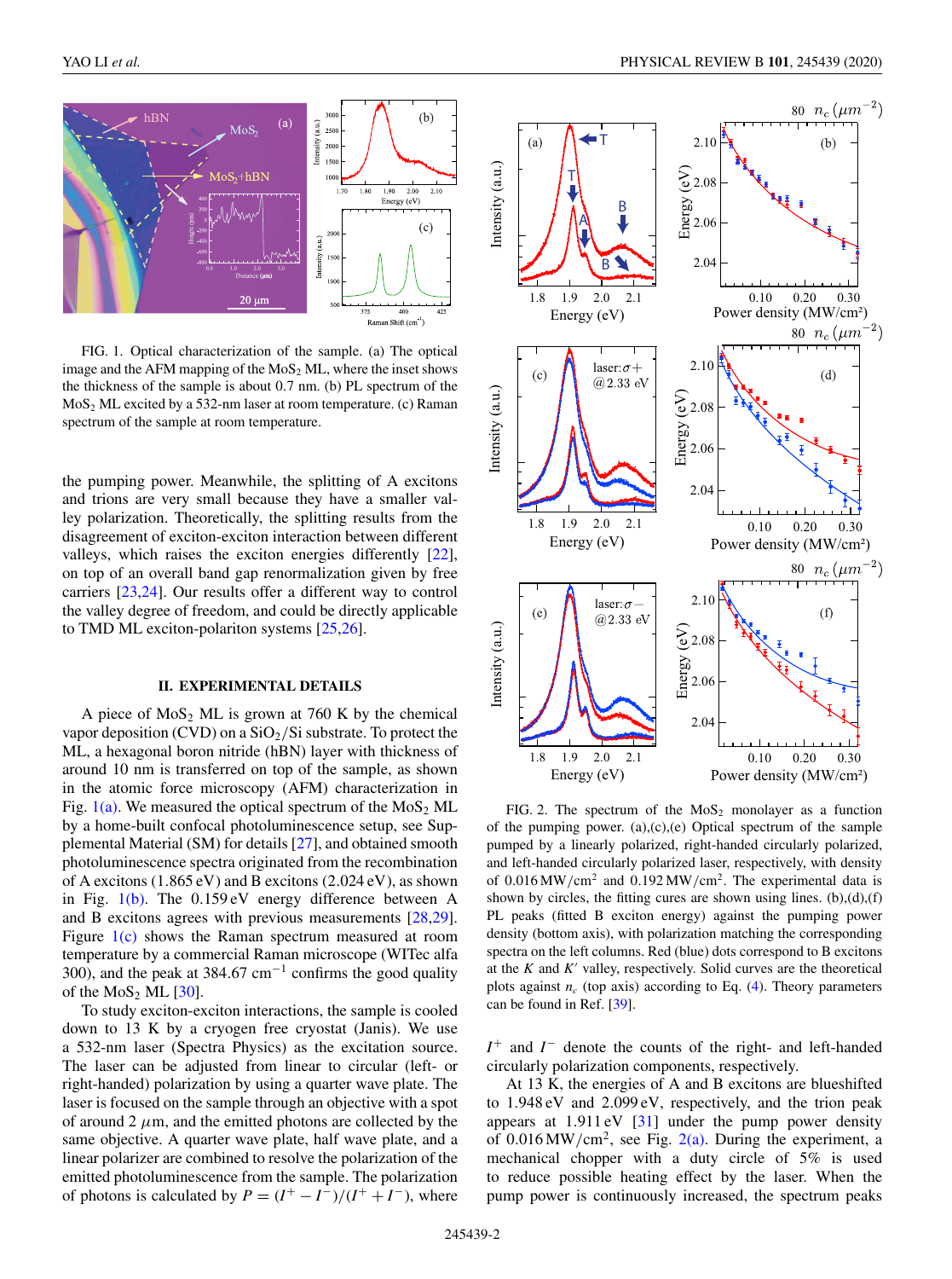<span id="page-2-0"></span>corresponding to exciton energies smoothly shift to lower values, i.e., redshifted, see Fig.  $2(b)$ . Previous experiments with similar pump power density have precluded the laser heating from being the cause of such an effect [\[32,33\]](#page-4-0). Similar exciton energy redshift has been reported previously in Ref. [\[9\]](#page-4-0), where the anomalous redshift-blueshift crossover was measured by a pump-probe spectroscopy with a  $WS_2$  ML and it was interpreted phenomenologically by a Lennard-Jones potential between excitons [\[9\]](#page-4-0). In our current experiment, we did not observe the redshift-blueshift crossover.

Next we discuss the exciton energy changes with the spin degrees of freedom. Since the A exciton peak overlaps with the trion peak  $[31]$  and it was demonstrated previously that the valley polarization effect of B excitons is much stronger than that of A excitons and trions [\[29\]](#page-4-0), resulting in no observable spin splitting effect for the latter two resonances, here we focus on B excitons and sometimes refer them simply as excitons. Figure  $2(c)$  shows the PL spectra of the  $MoS<sub>2</sub>$  ML pumped by a right-handed circularly polarized laser. The nonzero left-handed polarized PL is presumably caused by intervalley scattering [\[21\]](#page-4-0), and the polarization *P* of B excitons is about 30%, which is in agreement with Ref. [\[29\]](#page-4-0). By examining the spectral peak positions of each polarization component, we find an energy splitting about 18 meV under the pump power of 0.32 MW/cm2. The energy splitting is reversed when the pump switches to the opposite polarization, see Fig.  $2(e)$ . In both cases, the energy of the copolarized component is always higher than that of the cross-polarized component, which is in contrast with the results of  $MoSe_2/WSe_2$  heterostructures [\[34\]](#page-4-0). When the pump laser is linearly polarized, the splitting between two circular polarization components disappears, see Figs.  $2(a)$  and  $2(b)$ .

#### **III. RESULTS AND DISCUSSIONS**

The spin dependent energy splitting can be explained by the exciton-exciton interaction originated from the Coulomb interaction between electrons and holes. Simply speaking, the population imbalance between B excitons in different valley gives rise to a different energy correction because of the Coulomb interaction. Similar splitting can also be found in conventional semiconductor quantum well systems such as GaAs or InAs [\[22,35–38\]](#page-4-0). However, the spin splitting observed previously was created under pulsed excitation and greatly reduced when the laser was tuned far away from the exciton resonance  $[36]$ . In our experiments, thanks to the spin-valley-locking mechanism, the laser energy to induce the exciton splitting can be much larger, which is 230-meV higher than the exciton resonance in  $MoS<sub>2</sub> ML$ , this leaves greater flexibility for the laser choice to control the valley degrees of freedom.

Compared with the optical Stark effect  $[20,21]$  in the TMDs ML, the exciton splitting can be manipulated under much lower pumping density. In the SM, we plot the exciton splitting as a function of the pumping density. The exciton splitting reaches 18 meV at the pumping density of around  $0.32 \text{ MW/cm}^2$ , which is around four orders of magnitude smaller than that of the optical Stark effect  $[21]$ . In addition, we can tune the exciton splitting from zero to 18 meV continuously, which cannot be realized in Ref. [\[34\]](#page-4-0). Thus, the interexcitonic exchange interaction offers to tune the exciton splitting more effectively and stably in  $MoS<sub>2</sub> ML$ . In the following we develop a theory to model the energy splitting of the  $MoS<sub>2</sub> ML$  under various pumping configurations.

The measured exciton PL peak energy  $E^{PL}$ , which corresponds to the recombination of an electron in the conduction band with its paired hole in the valence band, can be expressed as

$$
E^{PL} = E_g + (-E_B),
$$
 (1)

where  $E_g$  is the band gap and  $-E_B$  is the exciton ground state binding energy (assuming the exciton is at rest). Equation (1) is the single-particle energy without any screening effect. When the pumping power increases, screening of the Coulomb potential due to excessive free carriers will change both the value of  $E_g$  and  $-E_B$  simultaneously. The screening effect on  $E_g$  is called band-gap renormalization, which causes the overall redshift [\[40\]](#page-4-0), while the screening effect on  $-E_B$  causes energy blueshift. These two effects occur together and cannot be discriminated easily [\[32\]](#page-4-0). In the CW pumping regime, additionally, exciton-exciton interaction can become prominent, which also generates blueshift [\[35\]](#page-4-0). The competition between these three effects can give rise to interesting phenomenon such as redshift-blueshift crossover recently observed in experiments [\[9\]](#page-4-0). In the following, we will discuss phenomenologically how those energies change against the free carrier density *nc*.

First we look at the band-gap renormalization (BGR). Intuitively, a reduced Coulomb interaction would change a quasiparticle's response to changes of its environment caused by the quasiparticle itself. This response is called self-energy [\[23\]](#page-4-0). The BGR can be calculated by looking at how the self-energy changes under the screened Coulomb potential. Following Ref. [\[23,24\]](#page-4-0), the BGR after taking the random phase approximation and quasi-static approximation can be expressed as

$$
\Delta E_g(n_c) = V_s(k_F) n_c + \sum_{\mathbf{q}} [V_s(\mathbf{q}) - V(\mathbf{q})],\tag{2}
$$

where  $V_s(q)$  and  $V(q)$  are the screened and unscreened Coulomb potentials, respectively, and  $k_F = (2\pi n_c)^{1/2}$  is the 2*D* Fermi wave number. On the right-hand side of Eq. (2), the first term is called a screened exchange, which corresponds to the change in electron occupation  $[41]$ , and the second term is called the Coulomb-hole contribution, which is the difference in self-interaction between the screened and the unscreened Coulomb potential [\[24\]](#page-4-0). These two terms are widely used in the dynamically screened Coulomb interaction approximation also known as GW approximation [\[42\]](#page-4-0). Calculation details of  $\Delta E_g(n_c)$  and the analytic expression of  $V_s(\mathbf{q})$  can be found in the SM. Note that the BGR is shared between two valleys and it does not break the time-reversal symmetry.

Next we look at exciton binding energy screening and exciton-exciton interaction as functions of  $n_c$ . Owing to screening, the exciton binding energy will reduce to  $-E_B/\varepsilon_r^2$ [\[43\]](#page-4-0), with  $\varepsilon_r(n_c)$  representing the modified dielectric constant. In the presence of valley degrees of freedom, if we ignore the Coulomb exchange between excitons from different valleys (equivalent to setting the excitons' center-of-mass momentum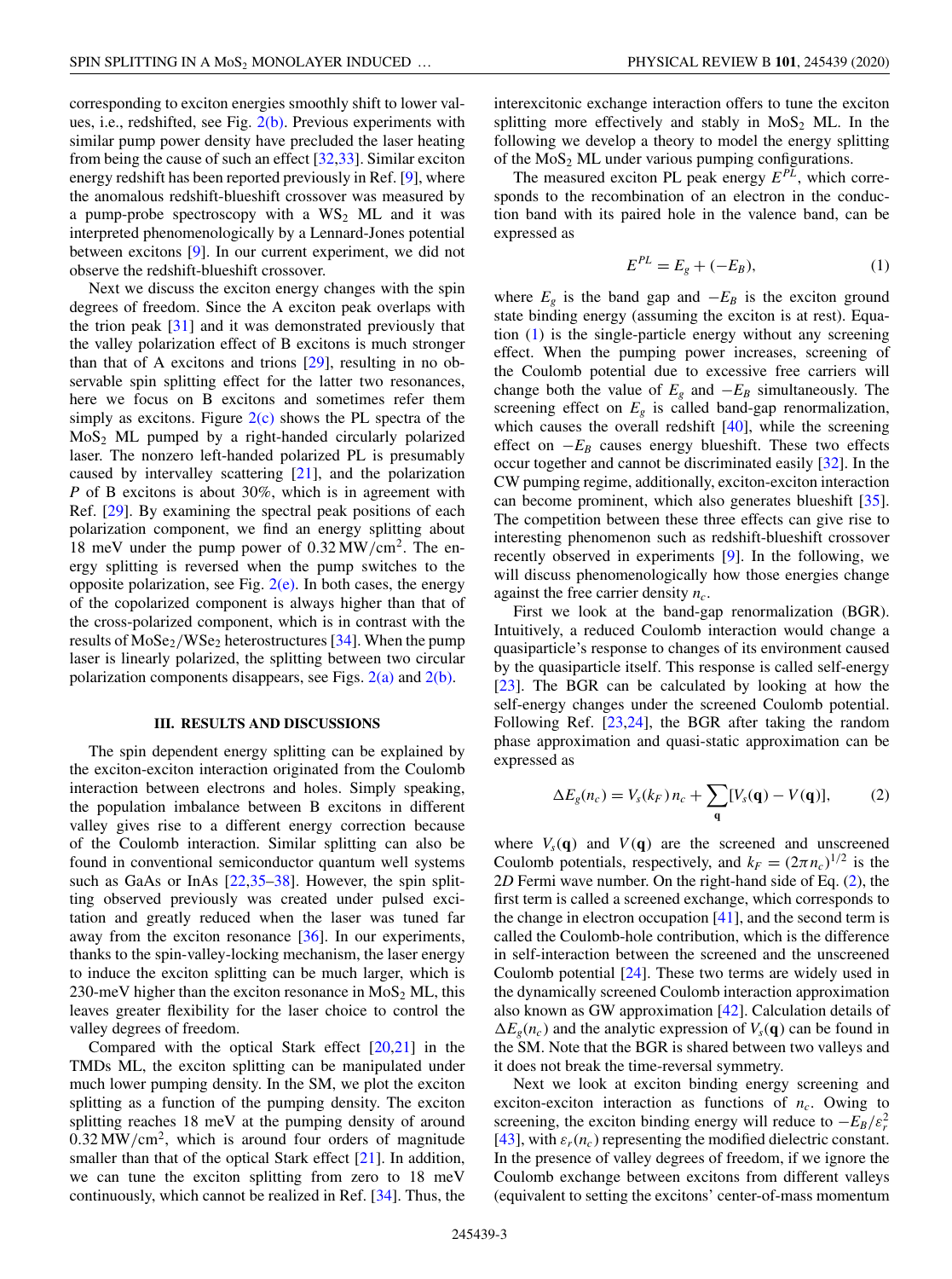<span id="page-3-0"></span>to zero [\[44\]](#page-5-0)), the meanfield first-order exciton-exciton interaction energy correction is:  $\Delta E_{\sigma}^{X} \propto E_{B} n_{\sigma}^{X}$  [\[22\]](#page-4-0), where  $n_{\sigma}^{X}$  is the excition density and  $\sigma = \pm$  is the pump beam polarization index. Since we are away from the Mott transition,  $n_{\sigma}^{\text{X}}$  should be small (dilute) so that it can be expanded around  $n_c = 0$ up to the quadratic term as  $n_{\sigma}^{\text{X}} = a_{\sigma} + b_{\sigma} n_{\text{c}}^2$ , where the linear term is omitted to avoid overfitting [\[45\]](#page-5-0). By applying similar expansion to  $-1/\varepsilon_r^2$ , we can combine the *n<sub>c</sub>*-independent terms and the  $n_c^2$  coefficients as  $s_\sigma$  and  $f_\sigma$ , respectively. Thus, we obtain the screened exciton energy correction:

$$
\Delta E_{\sigma}^X(n_c) = \left(s_{\sigma} + f_{\sigma} n_c^2\right) E_B,\tag{3}
$$

where  $s_{\sigma}$  and  $f_{\sigma} > 0$  are fitting parameters. Combining Eqs.  $(1)$ , $(2)$ , and  $(3)$ , we can express the PL peak energy for excitons from different valleys as

$$
E_{\sigma}^{PL}(n_c) = E_g + \Delta E_g(n_c) + \left(s_{\sigma} + f_{\sigma} n_c^2\right) E_B.
$$
 (4)

Figure [2](#page-1-0) shows that the theoretical curves fit nicely to the experimental data across various pump beam polarizations. The *n<sub>c</sub>* axis at the top and the power density axis at the bottom is connected through the shared energy axis, thus establishing a relationship between the two, which allows us to estimate the otherwise not measurable free carrier density in our system. Note that if we extend the theoretical plot of Eq. (4) beyond the current experimental range, the PL peak will exhibit redshift-blueshift crossover behavior when the energy correction term  $f_{\sigma}$   $n_c^2$  surpasses the other terms. In this case, however, the mean-field first-order perturbation theory will break down and a more rigorous calculation would be required. Nevertheless, based on the existing experimental data we can see that the nonlinear dependence of  $n_X$  on  $n_C$ could be responsible for the proposed Lennard-Jones -type potential in real space [\[9\]](#page-4-0).

Our experimental results can be repeated in other  $MoS<sub>2</sub>$ samples using different fabrication techniques. In the SM, we show the existence of the spin splitting in a CVD grown  $MoS<sub>2</sub>$ monolayer without any hBN capping and in a mechanically exfoliated  $MoS<sub>2</sub>$  monolayer. Although the exciton energy and the doping density in those samples vary piece by piece, the spin splitting does not change too much under the same pumping condition. The splitting can especially be observed across various samples (see the SM for more details). This rules out the possibility that the spin splitting is a result of interaction with the capping hBN layer or with defects inherited from the growth process. In addition, the spin splitting also exists in a  $MoS<sub>2</sub>$  monolayer using a pure silicon and hBN substrate (shown in SM), excluding effects from the substrate.

With increasing the temperature, both A and B excitons will shift to lower energies. In Fig. 3, we repeated the measurements at different temperatures (15, 50, 100, 150, 200, 250, and 300 K). At higher temperature, the circular polarization of the photoluminescence decreases due to the phonon-assisted intervalley scattering, in agreement with Refs. [\[29](#page-4-0)[,46–48\]](#page-5-0). Although the spectra corresponding to the B exciton can keep the circular polarization even at room temperature (10%), The spin splitting under the circularly polarized pumping approaches zero at around 200 K, as shown in Fig.  $3(b)$  and  $3(d)$ .

The band-gap renormalization and exciton intervalley relaxation dynamics have been investigated extensively by



FIG. 3. PL spectra of the  $MoS<sub>2</sub>$  ML at different temperatures. (a),(c) Optical spectra at 15 and 300 K pumped by a right- and lefthanded circularly polarized laser, respectively. The experimental data is shown by circles, the fitting curves are shown using lines. Power density:  $0.048 \,\mathrm{MW/cm^2}$ . (b), (d) Exciton energy against temperature.

pump-probe experiments [\[32](#page-4-0)[,49–51\]](#page-5-0), where the fast intervalley scattering helps populate the unpumped valley, thus reducing the valley polarization. These processes happen at a time scale of a few picoseconds. In our experiments, since the CW pump duration is much longer than the time scales of those relaxation processes, dynamical equilibrium can be assumed to be reached, i.e., the system is in a steady state. This explains why our use of previously established quasiequilibrium theory can fit the experimental data so well.

## **IV. SUMMARY**

We show experimentally and theoretically that spin dependent exciton-exciton interaction under a circularly polarized pump can lead to exciton energy splitting between different valleys in a  $MoS<sub>2</sub> ML$ . The spin splitting can be tuned up to 18 meV at a relatively low power density  $(MW/cm<sup>2</sup>)$ , which is much more efficient than the optical Stark effect. In addition, it does not need an external magnetic field or stacking of different materials. The CW-pumping-created spin splitting provides a reliable way to explore the valley degrees of freedom for  $MoS<sub>2</sub> ML$  systems and it is readily applicable to the investigation of the spin dynamics of TMD exciton-polaritons.

## **ACKNOWLEDGMENTS**

T.G. acknowledges the support from the National Natural Science Foundation of China (No. 11874278), H.L. thanks for the support from the National Natural Science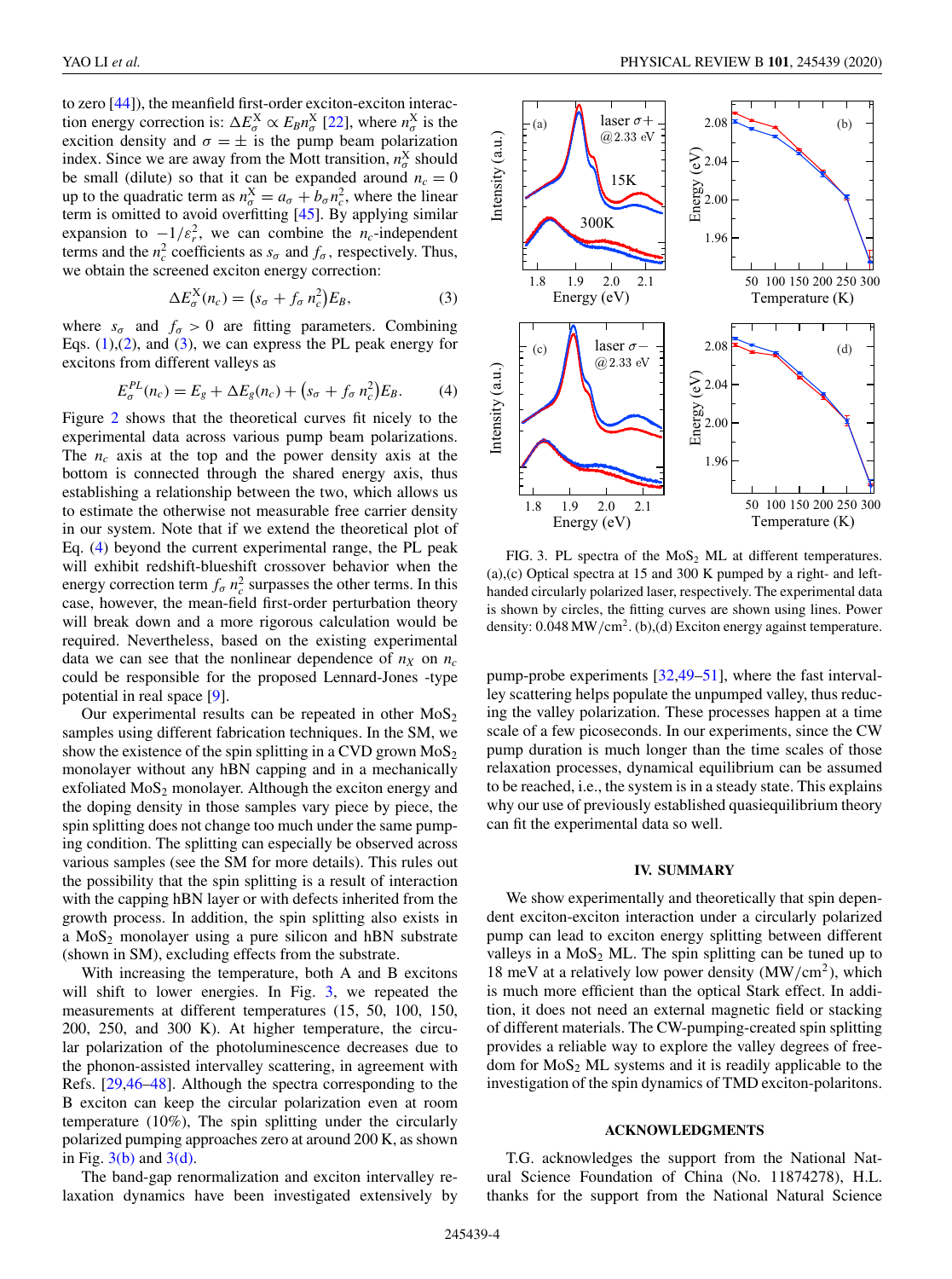<span id="page-4-0"></span>Foundation of China (No. 51672076), H.C. and X.M. acknowledge the National Natural Science Foundation of China (No. 11804387, No. 11804064), respectively. G.L. thanks Dr. D.y Efimkin and Dr. B. Hopkins for useful discussions. T.G, Y.L. thank Yunan Gao and Yunkun Wang for the help during the sample preparation.

- [1] [X. Xu, W. Yao, D. Xiao, and T. F. Heinz,](https://doi.org/10.1038/nphys2942) Nat. Phys. **10**, 343 (2014).
- [2] Q. H. Wang, K. Kalantar-Zadeh, A. Kis, J. N. Coleman, and M. S. Strano, [Nat. Nanotechnol.](https://doi.org/10.1038/nnano.2012.193) **7**, 699 (2012).
- [3] G. Wang, A. Chernikov, M. M. Glazov, T. F. Heinz, X. Marie, [T. Amand, and B. Urbaszek,](https://doi.org/10.1103/RevModPhys.90.021001) Rev. Mod. Phys. **90**, 021001 (2018).
- [4] A. Splendiani, L. Sun, Y. Zhang, T. Li, J. Kim, C.-Y. Chim, G. Galli, and F. Wang, Nano Lett. **10**[, 1271 \(2010\).](https://doi.org/10.1021/nl903868w)
- [5] [K. F. Mak, C. Lee, J. Hone, J. Shan, and T. F. Heinz,](https://doi.org/10.1103/PhysRevLett.105.136805) *Phys. Rev.* Lett. **105**, 136805 (2010).
- [6] T. Mueller and E. Malic, [Npj 2D Mater. Appl.](https://doi.org/10.1038/s41699-018-0074-2) **2**, 29 (2018).
- [7] A. Chernikov, C. Ruppert, H. M. Hill, A. F. Rigosi, and T. F. Heinz, [Nat. Photon.](https://doi.org/10.1038/nphoton.2015.104) **9**, 466 (2015).
- [8] G. Aivazian, H. Yu, S. Wu, J. Yan, D. G. Mandrus, D. Cobden, W. Yao, and X. Xu, 2D Materials **4**[, 025024 \(2017\).](https://doi.org/10.1088/2053-1583/aa56f1)
- [9] E. J. Sie, A. Steinhoff, C. Gies, C. H. Lui, Q. Ma, M. Rösner, G. Schönhoff, F. Jahnke, T. O. Wehling, Y.-H. Lee, J. Kong, P. Jarillo-Herrero, and N. Gedik, Nano Lett. **17**[, 4210 \(2017\).](https://doi.org/10.1021/acs.nanolett.7b01034)
- [10] [D. Xiao, G.-B. Liu, W. Feng, X. Xu, and W. Yao,](https://doi.org/10.1103/PhysRevLett.108.196802) Phys. Rev. Lett. **108**, 196802 (2012).
- [11] [G.-B. Liu, W.-Y. Shan, Y. Yao, W. Yao, and D. Xiao,](https://doi.org/10.1103/PhysRevB.88.085433) *Phys. Rev.* B **88**, 085433 (2013).
- [12] J. R. Schaibley, H. Yu, G. Clark, P. Rivera, J. S. Ross, K. L. Seyler, W. Yao, and X. Xu, [Nat. Rev. Mater.](https://doi.org/10.1038/natrevmats.2016.55) **1**, 16055 (2016).
- [13] Y. Li, J. Ludwig, T. Low, A. Chernikov, X. Cui, G. Arefe, Y. D. Kim, A. M. van der Zande, A. Rigosi, H. M. Hill, S. H. Kim, [J. Hone, Z. Li, D. Smirnov, and T. F. Heinz,](https://doi.org/10.1103/PhysRevLett.113.266804) Phys. Rev. Lett. **113**, 266804 (2014).
- [14] A. Srivastava, M. Sidler, A. V. Allain, D. S. Lembke, A. Kis, and A. Imamoğlu, Nat. Phys. 11[, 141 \(2015\).](https://doi.org/10.1038/nphys3203)
- [15] D. MacNeill, C. Heikes, K. F. Mak, Z. Anderson, A. Kormányos, V. Zólyomi, J. Park, and D. C. Ralph, Phys. Rev. Lett. **114**[, 037401 \(2015\).](https://doi.org/10.1103/PhysRevLett.114.037401)
- [16] G. Aivazian, Z. Gong, A. M. Jones, R.-L. Chu, J. Yan, D. G. [Mandrus, C. Zhang, D. Cobden, W. Yao, and X. Xu,](https://doi.org/10.1038/nphys3201) Nat. Phys. **11**, 148 (2015).
- [17] C. Zhao, T. Norden, P. Zhang, P. Zhao, Y. Cheng, F. Sun, J. P. Parry, P. Taheri, J. Wang, Y. Yang, T. Scrace, K. Kang, S. Yang, G.-X. Miao, R. Sabirianov, G. Kioseoglou, W. [Huang, A. Petrou, and H. Zeng,](https://doi.org/10.1038/nnano.2017.68) Nat. Nanotechnol. **12**, 757 (2017).
- [18] T. Norden, C. Zhao, P. Zhang, R. Sabirianov, A. Petrou, and H. Zeng, [Nat. Commun.](https://doi.org/10.1038/s41467-019-11966-4) **10**, 4163 (2019).
- [19] J. Zhang, L. Du, S. Feng, R.-W. Zhang, B. Cao, C. Zou, Y. Chen, M. Liao, B. Zhang, S. A. Yang, G. Zhang, and T. Yu, [Nat. Commun.](https://doi.org/10.1038/s41467-019-12128-2) **10**, 4226 (2019).
- [20] E. J. Sie, J. W. McIver, Y.-H. Lee, L. Fu, J. Kong, and N. Gedik, Nat. Mater. **14**[, 290 \(2015\).](https://doi.org/10.1038/nmat4156)
- [21] J. Kim, X. Hong, C. Jin, S.-F. Shi, C.-Y. S. Chang, M.-H. Chiu, L.-J. Li, and F. Wang, Science **346**[, 1205 \(2014\).](https://doi.org/10.1126/science.1258122)
- [22] [J. Fernández-Rossier, C. Tejedor, L. Muñoz, and L. Viña,](https://doi.org/10.1103/PhysRevB.54.11582) Phys. Rev. B **54**, 11582 (1996).
- [23] [H. Haug and S. Schmitt-Rink,](https://doi.org/10.1016/0079-6727(84)90026-0) Prog. Quant. Electron **9**, 3 (1984).
- [24] [C. Ell, R. Blank, S. Benner, and H. Haug,](https://doi.org/10.1364/JOSAB.6.002006) J. Opt. Soc. Am. B **6**, 2006 (1989).
- [25] S. Wang, S. Li, T. Chervy, A. Shalabney, S. Azzini, E. Orgiu, [J. A. Hutchison, C. Genet, P. Samorì, and T. W. Ebbesen,](https://doi.org/10.1021/acs.nanolett.6b01475) Nano Lett. **16**, 4368 (2016).
- [26] X. Liu, T. Galfsky, Z. Sun, F. Xia, E. Lin, Y.-H. Lee, S. Kéna-Cohen, and V. M. Menon, [Nat. Photon.](https://doi.org/10.1038/nphoton.2014.304) **9**, 30 (2015).
- [27] See Supplemental Material at [http://link.aps.org/supplemental/](http://link.aps.org/supplemental/10.1103/PhysRevB.101.245439) 10.1103/PhysRevB.101.245439 for details, which includes Refs. [\[54–58\]](#page-5-0).
- [28] [K. F. Mak, K. He, J. Shan, and T. F. Heinz,](https://doi.org/10.1038/nnano.2012.96) Nat. Nanotechnol. **7**, 49 (2012).
- [29] G. Sallen, L. Bouet, X. Marie, G. Wang, C. R. Zhu, W. P. Han, [Y. Lu, P. H. Tan, T. Amand, B. L. Liu, and B. Urbaszek,](https://doi.org/10.1103/PhysRevB.86.081301) Phys. Rev. B **86**, 081301(R) (2012).
- [30] W. M. Parkin, A. Balan, L. Liang, P. M. Das, M. Lamparski, C. H. Naylor, J. A. Rodríguez-Manzo, A. T. C. Johnson, V. Meunier, and M. Drndic,´ ACS Nano **10**[, 4134 \(2016\).](https://doi.org/10.1021/acsnano.5b07388)
- [31] [J. W. Christopher, B. B. Goldberg, and A. K. Swan,](https://doi.org/10.1038/s41598-017-14378-w) Sci. Rep. **7**, 14062 (2017).
- [32] [F. Liu, M. E. Ziffer, K. R. Hansen, J. Wang, and X. Zhu,](https://doi.org/10.1103/PhysRevLett.122.246803) *Phys.* Rev. Lett. **122**, 246803 (2019).
- [33] X. Fan, W. Zheng, H. Liu, X. Zhuang, P. Fan, Y. Gong, H. Li, X. Wu, Y. Jiang, X. Zhu, Q. Zhang, H. Zhou, W. Hu, X. Wang, X. Duanb, and A. Pan, Nanoscale **9**[, 7235 \(2017\).](https://doi.org/10.1039/C7NR01345K)
- [34] C. Jiang, A. Rasmita, W. Xu, A. Imamoĝlu, Q. Xiong, and W.-B. Gao, Phys. Rev. B **98**[, 241410\(R\) \(2018\).](https://doi.org/10.1103/PhysRevB.98.241410)
- [35] L. Viña, L. Muñoz, E. Pérez, J. Fernández-Rossier, C. Tejedor, and K. Ploog, Phys. Rev. B **54**[, R8317\(R\) \(1996\).](https://doi.org/10.1103/PhysRevB.54.R8317)
- [36] Z. Sun, Z. Y. Xu, Y. Ji, B. Q. Sun, B. R. Wang, S. S. Huang, and H. Q. Ni, [Appl. Phys. Lett.](https://doi.org/10.1063/1.2539600) **90**, 071907 (2007).
- [37] T. C. Damen, L. Viña, J. E. Cunningham, J. Shah, and L. J. Sham, [Phys. Rev. Lett.](https://doi.org/10.1103/PhysRevLett.67.3432) **67**, 3432 (1991).
- [38] P. Le Jeune, X. Marie, T. Amand, F. Romstad, F. Perez, J. Barrau, and M. Brousseau, Phys. Rev. B **58**[, 4853 \(1998\).](https://doi.org/10.1103/PhysRevB.58.4853)
- [39] Theory parameters:  $E_g = 2.15 \text{ eV}$  and  $E_B = 0.44 \text{ eV}$  [3];  $\omega = 0$ (static screening);  $\epsilon_0 = \epsilon_r \epsilon_0$  with  $\epsilon_r = 4.47$  [\[52\]](#page-5-0) and  $\epsilon_0$  the vacuum permittivity;  $m_e = 0.53$   $m_0$  and  $m_h = 0.65$   $m_0$  [\[53\]](#page-5-0) with *m*<sub>0</sub> the free electron mass; Fig. [2\(b\):](#page-1-0)  $s_\sigma = 6.43 \times 10^{-2}$ and  $f_{\sigma} = 1.45 \times 10^{-6} \mu m^4$ ; Fig. [2\(d\):](#page-1-0)  $s_{+} = 6.67 \times 10^{-2}$ ,  $f_{+} =$  $2.22 \times 10^{-6}$   $\mu$ m<sup>4</sup> and  $s_-=5.42 \times 10^{-2}$ ,  $f_-=3.15 \times 10^{-9}$  $\mu$ *m*<sup>4</sup>; Fig. [2\(f\)](#page-1-0) *s*<sub>+</sub> = 5.84 × 10<sup>-2</sup>, *f*<sub>+</sub> = 2.77 × 10<sup>-7</sup>  $\mu$ *m*<sup>4</sup> and  $s_-=6.62\times10^{-2}, f_-=2.52\times10^{-6} \ \mu m^4.$
- [40] F. T. Vasko and A. V. Kuznetsov, *Electronic States and Optical Transitions in Semiconductor Heterostructures*, (Springer, Berlin, 1999), Chap. 9.
- [41] S. Gao and L. Yang, Phys. Rev. B **96**[, 155410 \(2017\).](https://doi.org/10.1103/PhysRevB.96.155410)
- [42] L. Hedin, [J. Phys. Condens. Matter](https://doi.org/10.1088/0953-8984/11/42/201) **11**, R489 (1999).
- [43] Monique Combescot and Shiue-Yuan Shiau, *Excitons and Cooper Pairs: Two Composite Bosons in Many-Body Physics* (Oxford University Press, Oxford, 2016).